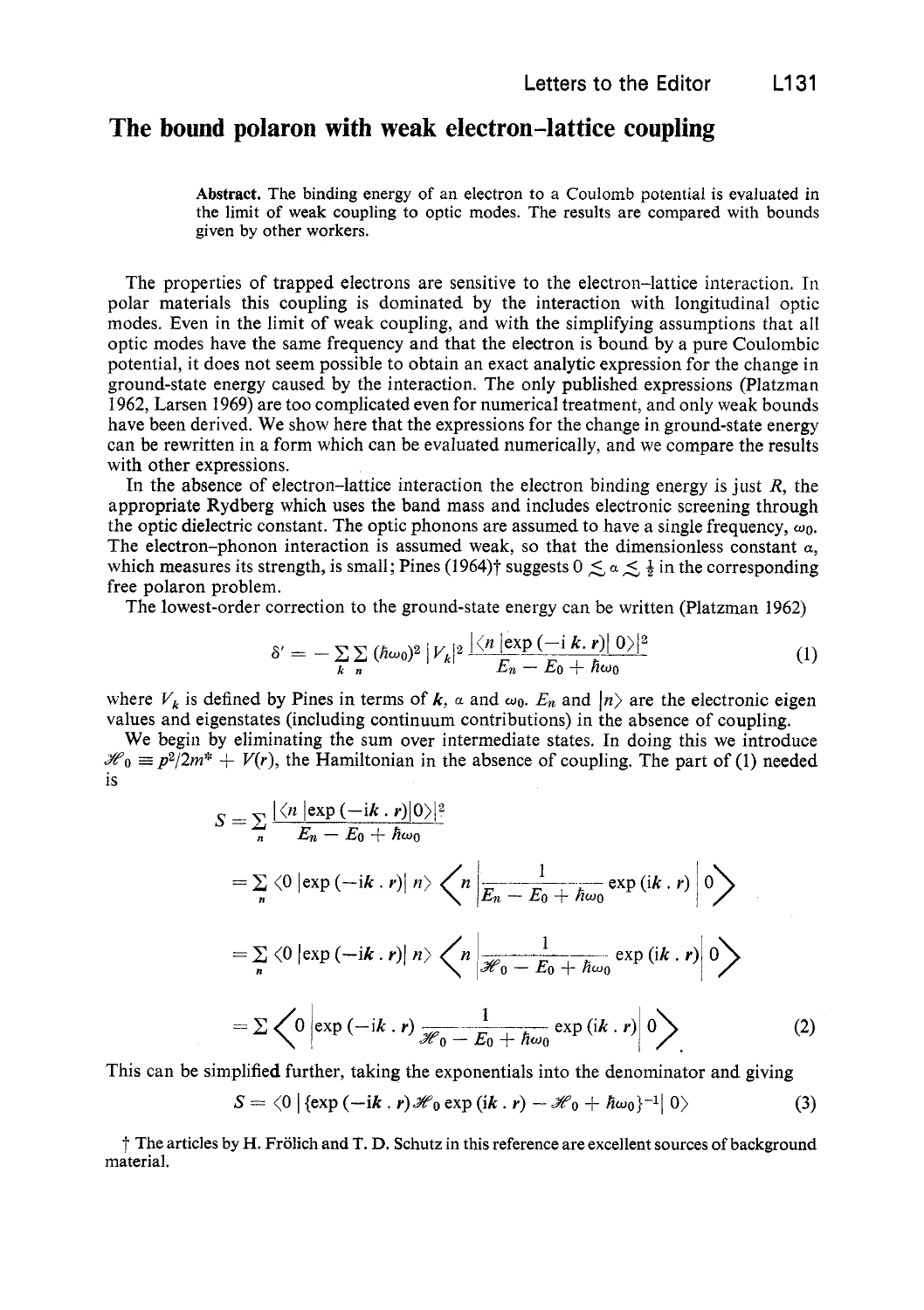## **L132 Letters** to the **Editor**

or, with our expression for  $\mathcal{H}_0$ ,

$$
S = \langle 0 | \{ \hbar \omega_0 + \hbar^2 k^2 / 2m^* + \hbar k \cdot p/m \}^{-1} | 0 \rangle. \tag{4}
$$

This expression is closely analogous to the result for the free polaron given by Pines.

The energy reduction, S', **is** a measure of the absolute change in groundstate energy. However, for most purposes of interest we need  $\delta$ , the change in ionization energy. Consequently we subtract from *S'* the energy reduction for a free polaron with zero momentum. This gives

$$
\delta = -\sum_{k} (\hbar \omega_{0})^{2} |V_{k}|^{2} \left\langle 0 \left| \left( \frac{1}{\hbar \omega_{0} + (\hbar^{2} k^{2}/2m^{*}) + (\hbar k \cdot p/m^{*})} - \frac{1}{\hbar \omega_{0} + (\hbar^{2} k^{2}/2m^{*})} \right| 0 \right\rangle (5) \right\}
$$

Platzman and Larsen obtained bounds on  $\delta$  by methods equivalent to expanding the denominator in (5) as a Taylor series in  $(hk \cdot p/m^*)/(h\omega_0 + h^2k^2/2m^*)$ . Only a few terms in this expansion converge, so, although adequate for bounds, it is inadequate formore exact solution.

Direct evaluation of *(5)* is possible after some rearrangement. The sum over *k* is replaced by an integral (strictly over the first Brillouin zone; in practice over all *k* space is acceptable)



Figure 1. Increase of binding energy  $\delta$  as a function of *R*, the unperturbed binding energy. Both energies are in units of  $\hbar\omega_0$ . The bounds are  $A \equiv \frac{1}{k}(R/\hbar\omega_0) - \frac{1}{k}(R/\hbar\omega_0)^2$ and  $B \equiv \frac{2}{3}(R/\hbar \omega_0)$ . The approximation that the electron mass alone is changed gives  $M \equiv \frac{1}{6}(R/\hbar\omega_0)$ .

and we rewrite the matrix element by expanding  $|0\rangle$  in momentum eigenfunctions. Many of the integrals can then be carried out analytically. The result is a two-dimensional integral which has a weak (integrable) singularity corresponding to  $-\hbar k$ .  $p/m^* = \hbar \omega_0 + \hbar^2 k^2 / 2m^*$ . This integral can be carried out numerically, with due care because of the singularity.

In figure **1** we show *S* as a function of *R/Awo.* Also shown are the bounds derived by other workers. It can be seen that the Platzman conjecture, as corrected by Larsen, is only valid